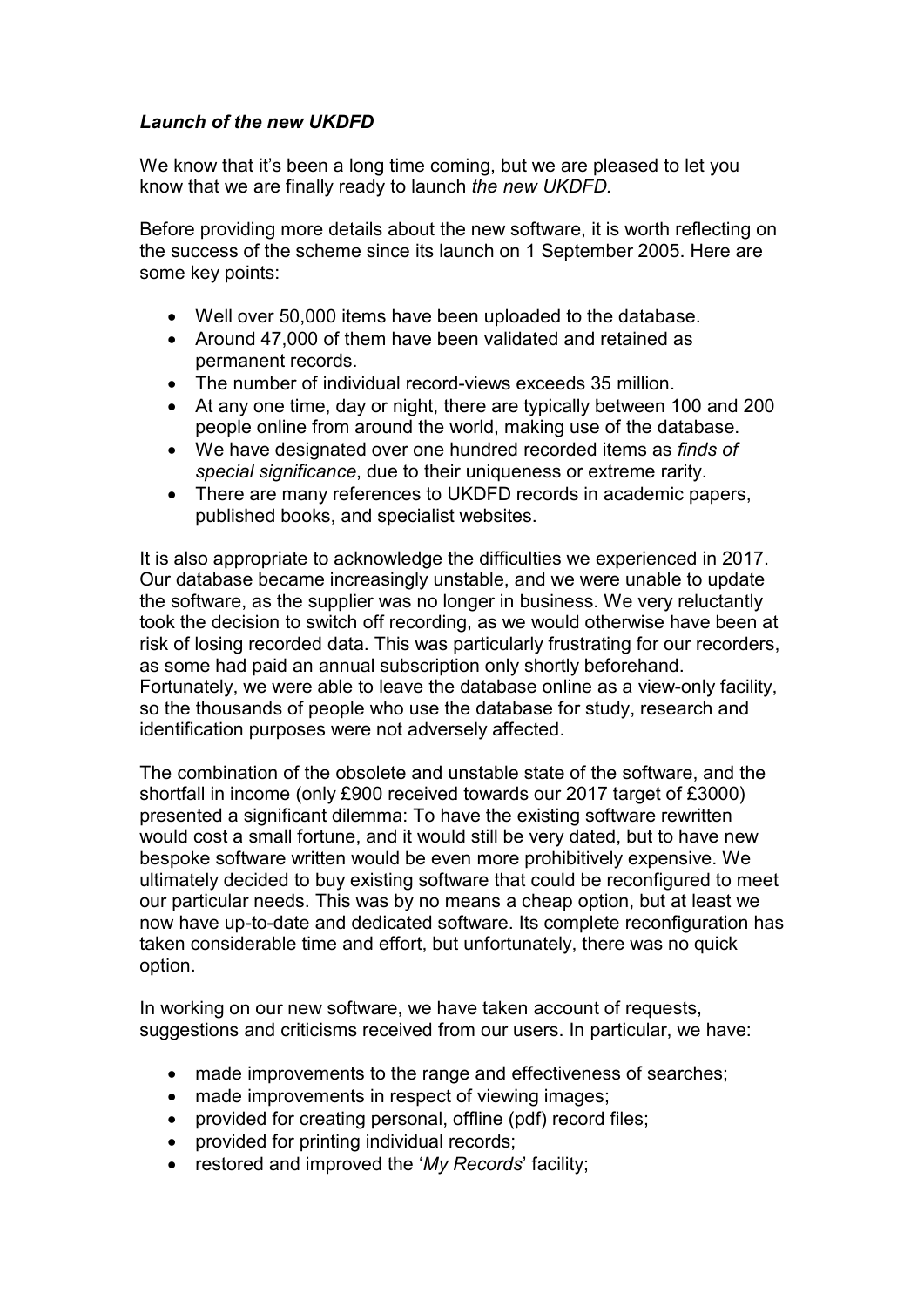- provided research tools for creating temporary record sets and comparing records;
- created Membership Plans and Recording Packages to suit different needs;
- Integrated mapping of findspots with individual finds and searches.

We have spoken above about the costs we incur in providing the UKDFD, so hopefully it will not come as too much of a surprise that we have had to look at how we can fund these costs. We have sought to spread the cost equitably across the various types of user, and minimise the impact on those who already pay to record. We summarise below the changes we have made:

- All who wish to view the records and use the database will need to register and purchase a Membership Plan. These start at £15 per year.
- Those who also wish to record will need to buy a Recording Package. These start at £5.
- All services (membership, record packages, etc.) can be purchased with pay-as-you-go Credits. These are 'UKDFD money tokens' valued at £1 each, which can be purchased at a discount once registration is complete. They are a particularly cost-effective option for those who intend to upload a lot of records, and they remain valid while membership remains active.
- As promised, all members who paid a subscription after April 2016 have been proportionately compensated, and have been awarded Credits with which they can purchase Membership Plans or Recording Packages. The number of Credits awarded is based on both time 'lost' and the cumulative amount they paid during the period. (e.g. a recorder who made two £20 payments will have received more Credits than a recorder who made a single £15 payment.)
- All registered users will be able to log on to the new software using their present username and password, but will have very restricted access ('My Records Only') until they purchase a Membership Plan. On purchasing a plan, they will have access to all features included in the particular plan they choose. Those members wishing to record finds will also need to purchase a Recording Package. Registered users can gain an advantage by using Credits to make their purchases.

Further details of the subscription arrangements can be found on the new website.

A great deal more will be learned about the new UKDFD by exploring the website and trying out the various features. The site is much more complex than any of our previous versions, so it will take a little time to get used to it. For the same reason, we quite expect to experience a few 'teething' problems, as the complexity makes it more likely that we have missed things during our own testing. For a short period after launch, recording will remain switched off. This will enable us to address any problems progressively. A separate area has been set up on the present forum to post any questions, concerns, problems, etc. that arise, so please use this, rather than any other area.